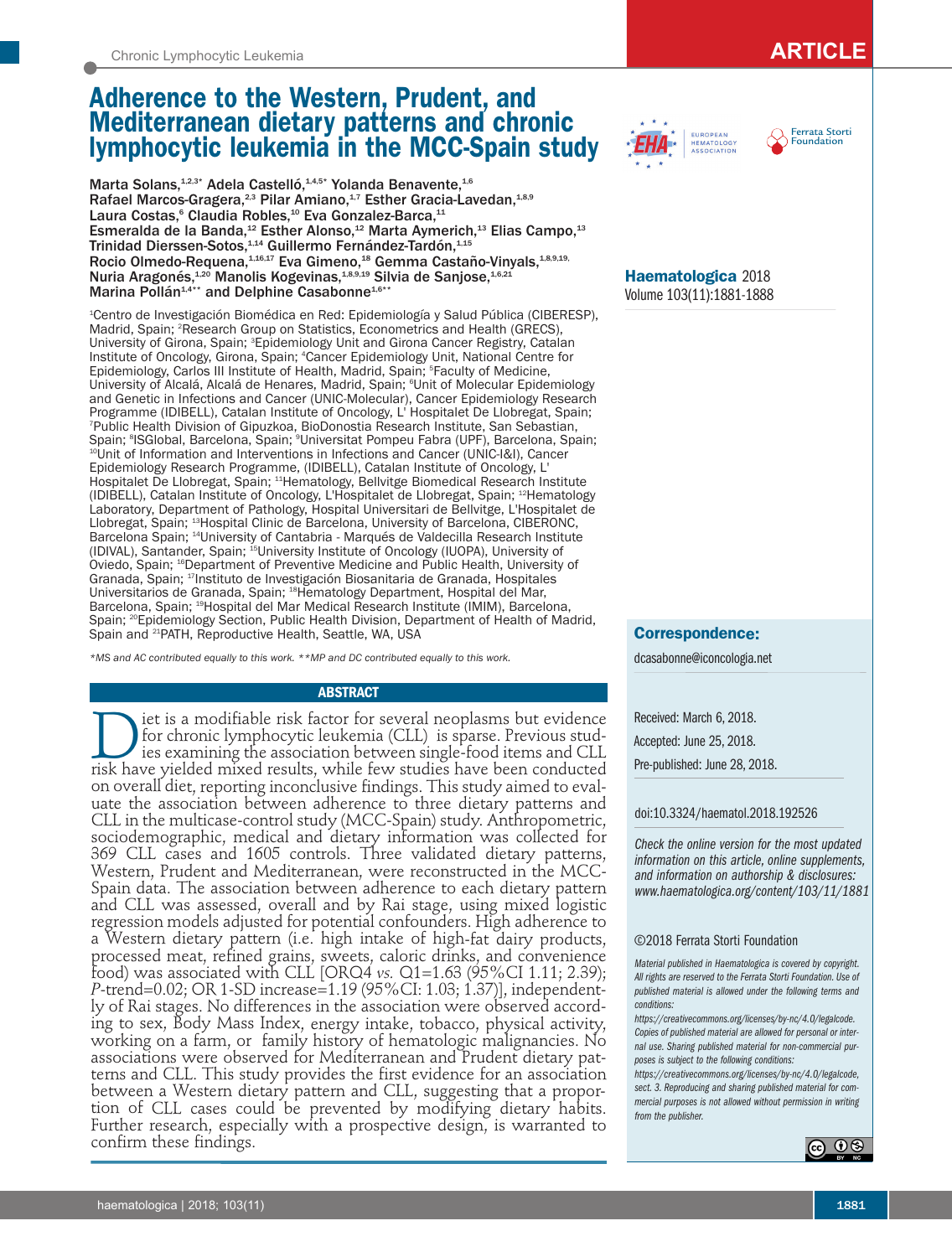# **Introduction**

Chronic lymphocytic leukemia (CLL) is the commonest leukemia among the adult population in Western countries, with an annual incidence rate of around 5 per  $100,000$  person-years in Europe,<sup>1</sup> but its etiology is still poorly understood. A pooled analysis of 2440 CLL cases and 15,186 controls from the InterLymph consortium showed significant inverse associations with atopic conditions, smoking, blood transfusion history, and recreational sun exposure, and positive associations with height, hepatitis C virus seropositivity, living or working on a farm, working as a hairdresser, and family history of hematologic malignancies.<sup>2</sup>

Diet is a modifiable risk factor for several neoplasms,<sup>3</sup> but evidence for CLL is inconclusive. Epidemiological data on the association of diet and CLL are heterogeneous, and mainly arise from studies on nutrients or single food items. While most prospective studies<sup>412</sup> did not find any association with a wide range of dietary factors, case-control studies<sup>13-25</sup> have yielded contradictory results for items such as meat, dairy or vegetable intake. Some authors argue that focusing on overall dietary patterns instead of on individual foods or nutrients may better capture dietary variability in the population's diet while allowing the evaluation of interactions between dietary factors.<sup>2</sup> However, the few studies that have been conducted on overall diet and CLL<sup>25,27,28</sup> reported inconclusive findings, mainly due to small sample size.

A population-based multicase-control study (MCC-Spain) was launched to evaluate the influence of environmental exposures and their interaction with genetic factors in CLL, among other cancers.<sup>29</sup> The aim of the present study was to evaluate the association between adherence to three validated dietary patterns,<sup>30</sup> Western, Prudent and Mediterranean, and CLL in the MCC-Spain study.

# **Methods**

# **Study population**

MCC-Spain is a multicentric case-control study with population controls and cases with common tumors (prostate, breast, colorectal, gastroesophageal and CLL) in Spain. Between 2010 and 2013, CLL cases aged 20-85 years were recruited in 11 Spanish hospitals from 5 Spanish provinces (Asturias, Barcelona, Cantabria, Girona and Granada). Simultaneously, population-based controls frequency-matched to cases according to age (5-year intervals), sex, and province of recruitment were randomly selected from primary care centers within the hospitals' catchment areas. Participation rates were 87% in cases and 53% in controls, with variability among geographical regions. After applying specific diet exclusion criteria (excluding participants with no dietary data or with missing or implausible energy intakes under 750 or over 4500 kcal/day), a total of 1605 controls and 369 CLL cases were included in the study. All participants gave informed consent. Approval for the study was obtained from the ethical review boards of all recruiting centers. Additional information regarding the study design has been provided elsewhere.<sup>29</sup>

#### **Outcome definition**

Chronic lymphocytic leukemia cases were diagnosed according to the International Workshop on CLL criteria: presence of an absolute count  $≥5$  x10°B cells/L for three or more months in peripheral blood and a clonal population of CD5<sup>+</sup>, CD19<sup>+</sup>, and

 $CD23<sup>+</sup>$ B cells.<sup>31</sup> All diagnoses were morphologically and immunologically confirmed using flow cytometry immunophenotype and complete blood cell count. CLL and small lymphocytic lymphoma were considered the same underlying disease. Given the indolent course of the disease, CLL cases were recruited and interviewed within three years from diagnosis. Disease severity at interview was evaluated using the Rai staging system obtained from medical records and verified by local hematologists. CLL subjects were then categorized into two groups based on Rai stage: a) low-risk category including asymptomatic patients with lymphocytosis only (Rai 0); and b) intermediate/high-risk category including patients with either lymphadenopathy, hepatomegaly, splenomegaly, anemia and/or thrombocytopenia (Rai I-IV).

#### **Data collection**

Data on socio-demographic factors, lifestyle and personal/family medical history were collected through face-to-face interviews performed by trained personnel. Height and weight at different ages were self-reported. The questionnaire in Spanish is available at *www.mccspain.org*.

In addition, subjects were provided a semi-quantitative Food Frequency Questionnaire (FFQ), which was a modified version from a previous tool validated in Spain to include regional products.<sup>32</sup> The FFQ was self-administered and returned by mail or filled out face-to-face. It included 140 food items with portion sizes specified for each item, and assessed usual dietary intake during the previous year. Cross-check questions on aggregated food group consumption were used to adjust the frequency of food consumption and reduce misreporting of food groups with large numbers of items.<sup>33</sup> Nutrient intakes were estimated using food composition tables published for Spain, and other sources.<sup>3</sup> The response rate of the FFQ was slightly lower in cases (82%) than in controls (87%). Overall, responsiveness was not associated with age, and individuals from Granada were less likely to answer the FFQ than those from Barcelona. Those individuals who did not answer the diet questionnaire had a lower level of education and, in controls, were also more likely to be women.

#### **Dietary patterns**

Three validated dietary patterns identified in a Spanish casecontrol study (EpiGEICAM)<sup>30</sup> were reconstructed in the MCCstudy: a) a Western dietary pattern characterized by high intake of high-fat dairy products, processed meat, refined grains, sweets, caloric drinks, convenience food and sauces; b) a Prudent pattern, with high intake of low-fat dairy products, vegetables, fruits, whole grains and juices; and c) a Mediterranean pattern, defined by a high intake of fish, vegetables, legumes, boiled potatoes, fruits, olives, and vegetable oil. Further information on identification of the dietary patterns can be found elsewhere.<sup>30</sup> In brief, dietary information extracted from a semi-quantitative questionnaire in the EpiGEICAM study was converted to mean daily intake in grams and grouped into 26 food categories. Major existing dietary patterns were identified in the control population by applying principal components analysis (PCA) without rotation of the variance-covariance matrix over the 26 inter-correlated food groups. The set of loadings obtained represent the correlation between the consumption of each food group and the component/pattern score, and can be used to apply such patterns to other populations.35 In the MCC-study, we grouped the FFQ items into the same 26 food groups (*Online Supplementary Table S1*), and calculated the score of adherence to the Western, Prudent and Mediterranean dietary patterns as a linear combination of the loads described in the EpiGEICAM study and the log-transformed centered food group consumption reported by the participants of MCC-Spain study.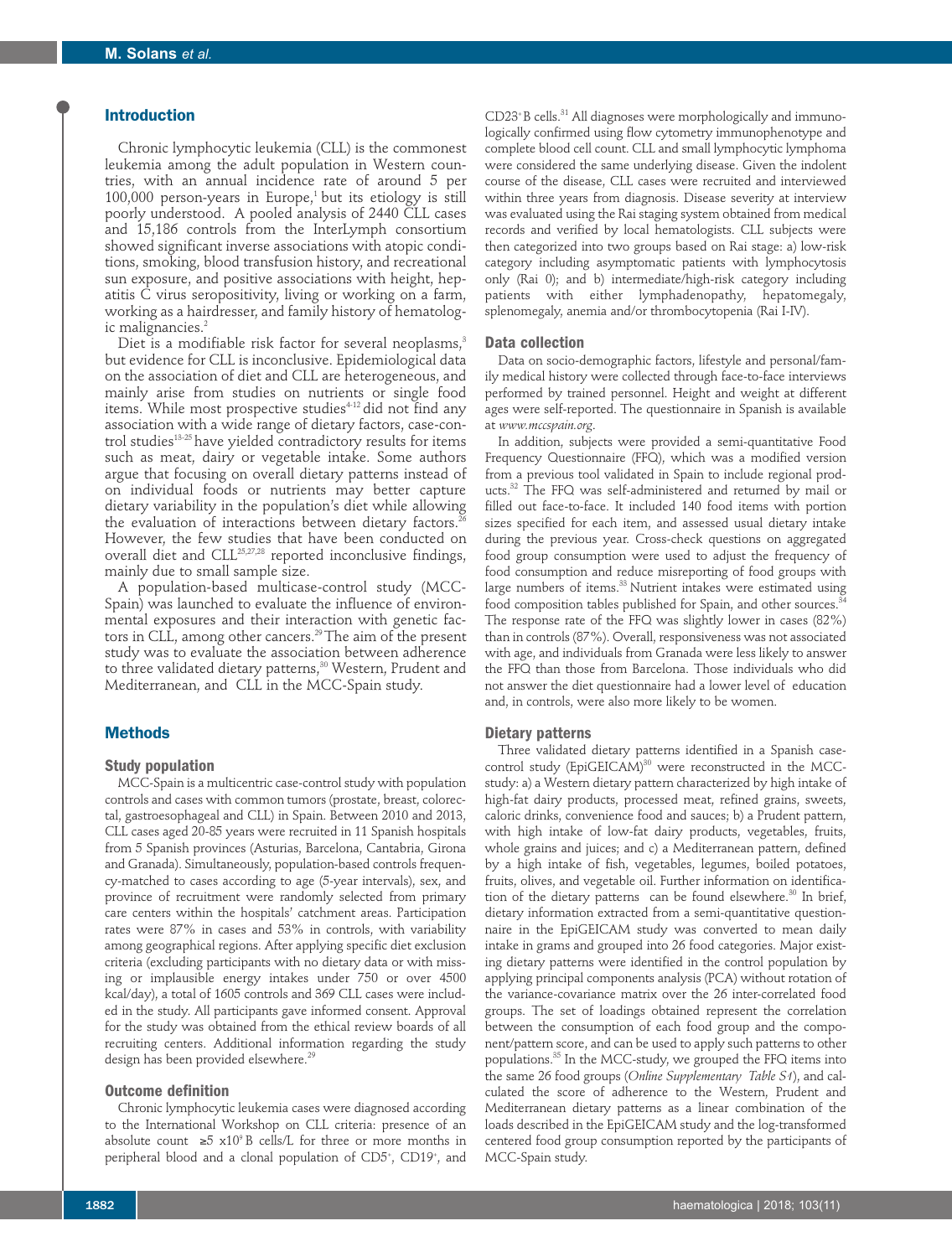

#### Figure 1. Association<br>between adherence to between adherence dietary patterns and chronic lymphocytic leukemia in the multicase-control (MCC-Spain) study. OR: Odds Ratio; 95%CI: 95% confidence interval; Q: quartile; SD: standard deviation. Black squares indicate OR and horizontal lines repre-<br>sent 95%Cl. <sup>1</sup>Logistic 95%CI. Logistic regression models adjusted for age, sex, education, energy intake (kcal/day) with province of residence as random effect.

# **Statistical analysis**

As descriptive analyses, we compared anthropometric, sociodemographic and lifestyle characteristics between cases and controls.  $χ²$  test was used to evaluate the level of significance of the differences observed in categorical variables, Student *t*-test for normally distributed continuous variables, and Wilcoxon rank-sum test for non-normally distributed continuous variables. In addition, we analyzed the distribution of each dietary pattern (continuous) across categories of descriptive variables. Student *t*-test was used to assess differences observed in variables with two categories and ANOVA for those with more than two categories.

The association between the dietary patterns and CLL was evaluated using mixed logistic regression models with random province-specific intercepts. The exposure variables (adherence to Western, Prudent or Mediterranean patterns) were included in the model both as continuous variables [1-standard deviation (SD) increase in the controls' scores] and as categorical variables (according to the quartile distribution in all controls). All models were adjusted for age (years, continuous), sex, education (no formal education, primary school, secondary school, university), and energy intake (kcal/day, continuous) as fixed effects and province of residence as a random effect term. Height (cm, continuous), waist-to-hip ratio (continuous), Body Mass Index (BMI in kg/m $^2\!$ , continuous), experience working on a farm (yes, no), family history of hematologic malignancies (yes, no), alcohol consumption (g/day, continuous), smoking status (never, past, current), and physical activity [in the last 10 years, measured in Metabolic Equivalent of Task (METs)/week: inactive (0), low (0.1-8), moderate (8-15.9) and very active (≥16)] were examined as potential confounders, but were not included in the final models as they were not found alone, or in combination, to affect the estimates. Interaction terms were modeled between each of these separate variables and the dietary score (continuous), and tested using loglikelihood ratio tests. A possible effect modification of sex, BMI, energy intake, tobacco, physical activity, working on a farm, and family history of hematologic malignancies was tested including an interaction term between each of the patterns and such variI-IV) was calculated with multinomial logistic regression models adjusted by the set of variables described above plus province of residence as random effect term. Finally, sensitivity analyses were performed to examine how the inclusion of: i) cases with longer period of time from diagnosis to recruitment (<1 year *vs.* ≥ 1 year); and ii) cases treated before the interview affected the overall estimates. Odds Ratios (OR) and 95% confidence intervals (CI) were also obtained with multinomial logistic regression models. The *P*-value for heterogeneity of effects across Rai stage and for sensitivity analyses was obtained with the Wald test. All analyses were performed using STATA/MP (v.14.1, 2015, StataCorp LP) and statistical significance was set at two-sided *P*<0.05.

ables. The estimation of the effects according to Rai stage (0 *vs.* 

# **Results**

Distribution of baseline characteristics between cases and controls is shown in Table 1. Compared with controls, cases were more adherent to the Western pattern, while no differences in level of adherence to the Prudent and Mediterranean patterns were observed in bivariate analyses. CLL cases were also slightly older, had a higher waistto-hip ratio, and were more likely to have a family history of hematologic malignancy and to have worked on a farm. No other differences were observed for any of the other pre-selected variables.

The distribution of key characteristics of controls according to level of adherence to each dietary pattern is shown in *Online Supplementary Figure S1.* Controls with greater adherence to a Western pattern were more likely to be men, younger, taller, current smokers, less prone to have worked in farming or agriculture, had a lower BMI and waist-to-hip ratio, and a higher level of education, energy and alcohol intake. Those with a higher adherence to a Prudent pattern were more likely to be women, younger, taller, physically active, never/former smokers,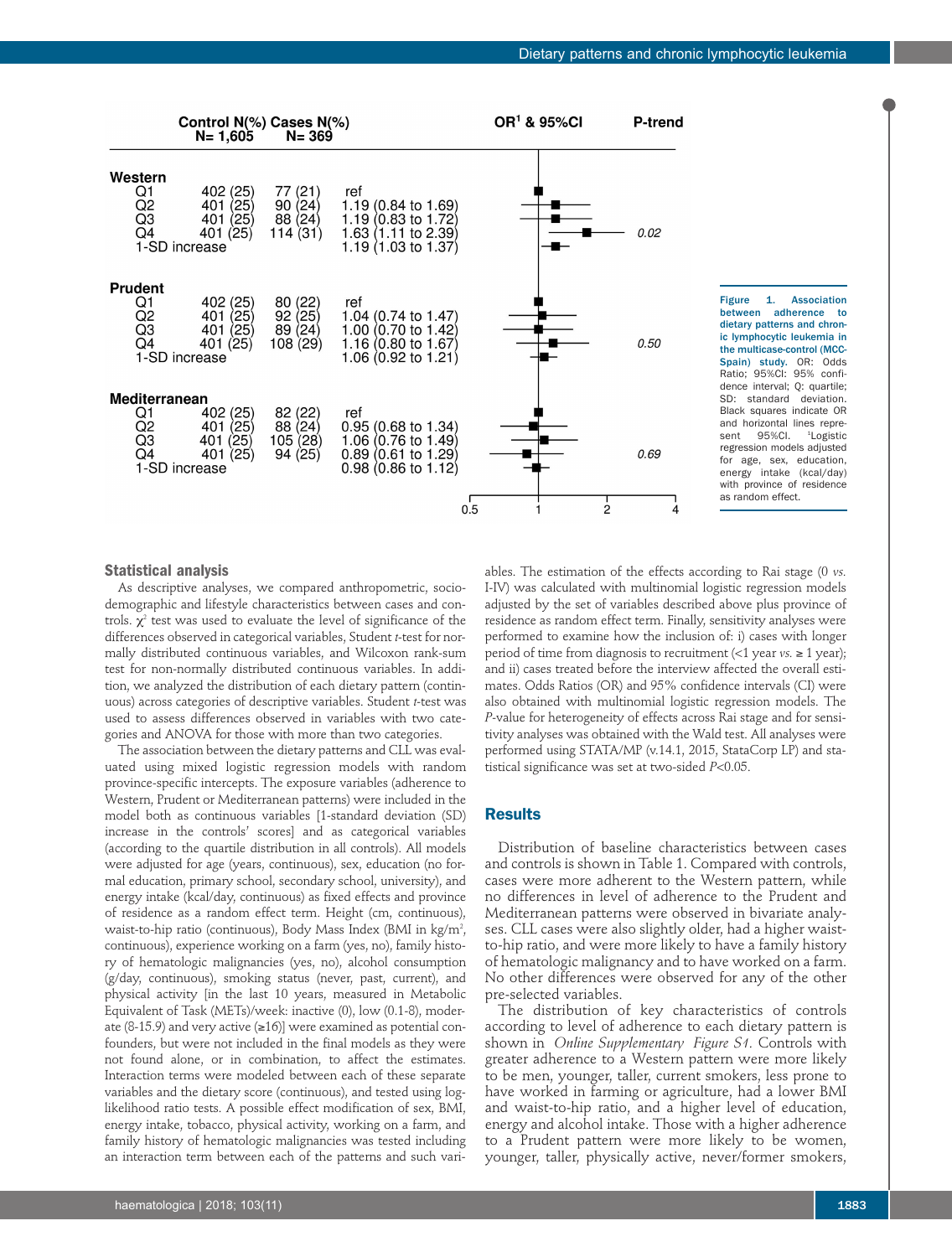| Table 1. Baseline characteristics of chronic lymphocytic leukemia for cases and controls in the multicase-control (MCC-Spain) study. | <b>Controls</b>   | <b>Cases</b>      | P <sup>1</sup> |
|--------------------------------------------------------------------------------------------------------------------------------------|-------------------|-------------------|----------------|
|                                                                                                                                      | $(n=1605)$        | $(n=369)$         |                |
| Western, mean (SD)                                                                                                                   | 5.88(1.46)        | 6.06(1.40)        | $0.03\,$       |
| Prudent, mean (SD)                                                                                                                   | 6.55(1.12)        | 6.66(1.03)        | 0.07           |
| Mediterranean, mean (SD)                                                                                                             | 7.08(1.00)        | 7.16(0.88)        | $0.20\,$       |
| Province, n(%)                                                                                                                       |                   |                   | < 0.001        |
| Barcelona                                                                                                                            | 900(56)           | 242 (66)          |                |
| Asturias                                                                                                                             | 211(13)           | 51(14)            |                |
| Cantabria                                                                                                                            | 281 (18)          | 21(6)             |                |
| Granada                                                                                                                              | 144(9)            | 27(7)             |                |
| Girona                                                                                                                               | 69(4)             | 28(8)             |                |
| Age (years), mean (SD)                                                                                                               | 64.30 (10.54)     | 66.19 (10.12)     | 0.002          |
| Sex, $n(\%)$                                                                                                                         |                   |                   | $0.95\,$       |
| Male                                                                                                                                 | 936 (58)          | 217(59)           |                |
| Female                                                                                                                               | 669 (42)          | 152(41)           |                |
| Energy intake (kcal/day), mean (SD)                                                                                                  | 1901.15 (585.88)  | 1937.91 (612.06)  | $0.28\,$       |
| Current alcohol intake $(g/day)$ , median $(IQI)^2$                                                                                  | 8.80 (0.58;27.32) | 8.82 (0.83;24.47) | 0.75           |
| BMI (kg/m <sup>2</sup> ), mean $(SD)^2$                                                                                              | 26.99 (4.50)      | 27.32 (4.43)      | 0.21           |
| Height $(cm)$ , mean $(SD)^2$                                                                                                        | 165.63(8.51)      | 165.97 (9.11)     | 0.50           |
| Waist-to-hip ratio <sup>3</sup> , n(%)                                                                                               |                   |                   | 0.004          |
| Low                                                                                                                                  | 460 (29)          | 77(21)            |                |
| Moderate                                                                                                                             | 449 (28)          | 98 (27)           |                |
| High                                                                                                                                 | 682 (42)          | 192 (52)          |                |
| Unknown                                                                                                                              | 14(1)             | 2(1)              |                |
| Smoking status, n(%)                                                                                                                 |                   |                   | 0.39           |
| Never                                                                                                                                | 696 (43)          | 165(45)           |                |
| Former                                                                                                                               | 602 (38)          | 134 (36)          |                |
| Current                                                                                                                              | 303 (19)          | 67(18)            |                |
| Unknown                                                                                                                              | 4(0)              | 3(1)              |                |
| Education, $n$ (%)                                                                                                                   |                   |                   | $0.54\,$       |
| No formal education                                                                                                                  | 357 (22)          | 94 (25)           |                |
| Primary                                                                                                                              | 502(31)           | 106(29)           |                |
| Secondary                                                                                                                            | 461 (29)          | 107(29)           |                |
| University                                                                                                                           | 285 (18)          | 62(17)            |                |
| Physical activity <sup>4</sup> , n(%)                                                                                                |                   |                   | 0.50           |
| Inactive                                                                                                                             | 656 (41)          | 136 (37)          |                |
| Low                                                                                                                                  | 219 (14)          | 55(15)            |                |
| Moderate                                                                                                                             | 190(12)           | 47(13)            |                |
| Very active                                                                                                                          | 502(31)           | 118(32)           |                |
| Unknown                                                                                                                              | 38(2)             | 13(4)             |                |
| Ever worked in farming or agriculture, $n(\%)$                                                                                       |                   |                   | < 0.001        |
| N <sub>o</sub>                                                                                                                       | 1257 (78)         | 258 (70)          |                |
| Yes                                                                                                                                  | 323 (20)          | 108(29)           |                |
| Unknown                                                                                                                              | 25(2)             | 3(1)              |                |
| Family history of hematologic malignancy, n(%)                                                                                       |                   |                   | < 0.001        |
| No                                                                                                                                   | 1551 (97)         | 333 (90)          |                |
| Yes                                                                                                                                  | 54(3)             | 36(10)            |                |
| Rai stage                                                                                                                            |                   |                   |                |
| $\pmb{0}$                                                                                                                            |                   | 199 (54)          |                |

Table 1. Baseline characteristics of chronic lymphocytic leukemia for cases and controls in the multicase-control (MCC-Spain) study.

SD: standard deviation; IQI: interquartile interval; BMI: Body Mass Index. 1 *P*-value for heterogeneity calculated with the Student *t*-test for comparison of normally distributed continuous variables, with the Wilcoxon rank-sum test for comparison of non-normally distributed continuous variables (alcohol intake), and with the  $\chi^2$  test for categorical variables.2% of missing values in continuous variables: alcohol intake (2%), BMI (4%), height (3%). Waist-to-hip ratio risk categories according to WHO criteria. 'Physical activity, in<br>the last ten years, measured in METs/wee

 $I-V$  - 150 (41) Unknown  $-$  20 (5)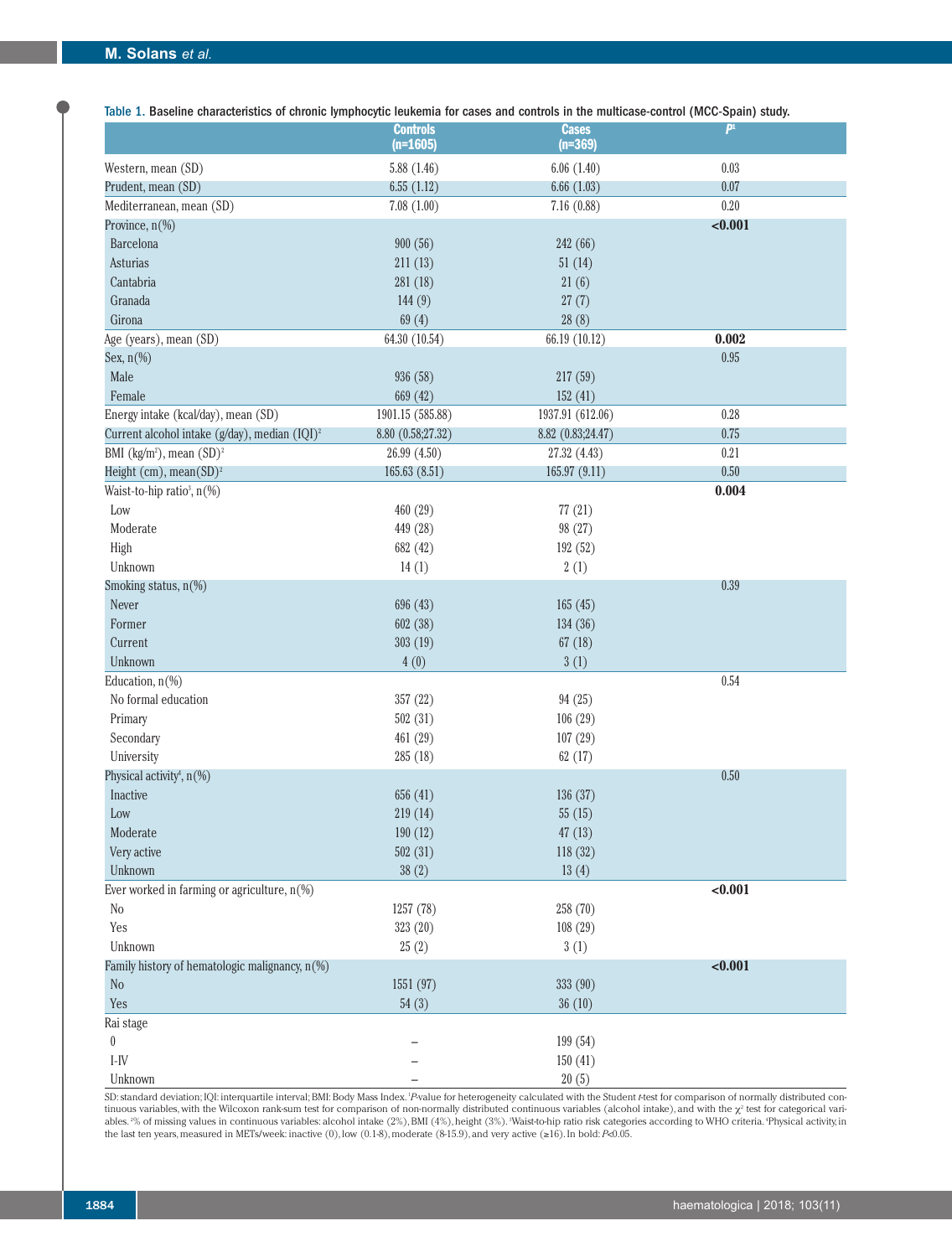|                |                                    | Rai 0                   |                          |                      | Rai I-IV                 |          |
|----------------|------------------------------------|-------------------------|--------------------------|----------------------|--------------------------|----------|
|                | <b>Controls N(%)</b><br>$(n=1605)$ | Cases N(%)<br>$(n=199)$ | OR <sup>1</sup> (95% CI) | <b>Cases (n=150)</b> | OR <sup>1</sup> (95% CI) | $P-het2$ |
| Western        |                                    |                         |                          |                      |                          |          |
| Q1             | 402(25)                            | 45(23)                  |                          | 26(17)               |                          |          |
| Q <sub>2</sub> | 401(25)                            | 47(24)                  | 1.11(0.71;1.74)          | 39(26)               | 1.40 (0.82;2.38)         |          |
| Q <sub>3</sub> | 401(25)                            | 47(24)                  | 1.17(0.73;1.87)          | 37(25)               | 1.32(0.76;2.30)          |          |
| Q4             | 401(25)                            | 60(30)                  | 1.60(0.97;2.65)          | 48 (32)              | 1.71(0.95;3.06)          |          |
| $P$ -trend     |                                    |                         | 0.07                     |                      | 0.11                     |          |
| 1-SD increase  |                                    |                         | 1.15(0.95;1.39)          |                      | 1.26(1.02;1.56)          | 0.50     |
| Prudent        |                                    |                         |                          |                      |                          |          |
| Q1             | 402(25)                            | 42(21)                  | 1                        | 30(20)               |                          |          |
| Q <sub>2</sub> | 401(25)                            | 53(27)                  | 1.09(0.70;1.70)          | 37(25)               | 1.16(0.69;1.93)          |          |
| Q <sub>3</sub> | 401(25)                            | 52(26)                  | 1.07(0.68;1.69)          | 32(21)               | 0.97(0.56;1.66)          |          |
| Q4             | 401(25)                            | 52(26)                  | 1.01(0.62;1.64)          | 51(34)               | 1.47(0.86;2.51)          |          |
| $P$ -trend     |                                    |                         | 0.98                     |                      | 0.23                     |          |
| 1-SD increase  |                                    |                         | 0.99(0.83;1.18)          |                      | 1.18(0.96;1.45)          | 0.17     |
| Mediterranean  |                                    |                         |                          |                      |                          |          |
| Q1             | 402(25)                            | 48 (24)                 |                          | 29(19)               |                          |          |
| Q <sub>2</sub> | 401(25)                            | 51(26)                  | 0.88(0.57;1.36)          | 29(19)               | 0.94(0.55;1.62)          |          |
| Q <sub>3</sub> | 401(25)                            | 55(28)                  | $0.88$ $(0.57;1.37)$     | 46(31)               | 1.39(0.83;2.30)          |          |
| Q4             | 401(25)                            | 45(23)                  | 0.65(0.40;1.06)          | 46(31)               | 1.32(0.76;2.27)          |          |
| P-trend        |                                    |                         | 0.11                     |                      | 0.17                     |          |
| 1-SD increase  |                                    |                         | $0.88$ $(0.74;1.04)$     |                      | 1.15(0.93;1.41)          | 0.04     |

Table 2. Association between adherence to dietary patterns and chronic lymphocytic leukemia by severity of the disease, in the multicase-control (MCC-Spain) study.

OR: Odds Ratio; 95% Cl: 95% Confidence Interval; Q: quartile; SD: Standard Deviation. 'Multinomial logistical regression models adjusted for age, sex, education, energy intake (kcal/day) with province of residence as a random effect. 2 *P*-value for the heterogeneity of effects. In bold: *P*<0.05.

more highly educated, less prone to have worked in farming or agriculture, and with a higher energy intake and lower alcohol consumption. Finally, controls with a greater adherence to a Mediterranean pattern were more likely to be men, physically active, showing a lower proportion of ever smokers and having worked in farming or agriculture, and a higher energy intake.

Figure 1 summarizes the adjusted ORs for the association between CLL and level of adherence to the Western, Prudent and Mediterranean dietary patterns. Individuals in the highest quartile of the Western score had an OR for CLL of 1.63 (95%CI: 1.11; 2.39) compared with individuals with low adherence (*P* for trend 0.02). Each SD increment in the score was associated with a 19% higher OR of having CLL (95%CI: 1.03; 1.37). No associations were observed for Mediterranean and Prudent diet patterns. The impact of each individual covariate (region, age, sex, education, and energy intake) in the association of the three dietary patterns and CLL is provided in *Online Supplementary Figure S2.* 

Since CLL is more prevalent in men, who are also more likely to adhere to a Western dietary pattern (Table 1 and *Online Supplementary Figure S1*), all analyses were stratified according to sex. No differences across sexes were observed for any of the dietary patterns [*P*-heterogeneity (*P*-het): Western (0.79), Prudent (0.11) and Mediterranean (0.17); *data not shown*]. In addition, no differences were observed according to BMI, energy intake, tobacco, physical activity, working on a farm, and family history of

hematologic malignancies (all *P* for interaction >0.05; *data not shown*).

Analyses according to Rai-stage did not show significant heterogeneity of effects for the Western or Prudent dietary patterns (*P*-het=0.50 and 0.17, respectively). However, weak opposite trends in relation to a Mediterranean diet pattern were observed; it was inversely associated (although not statistically significant) with Rai 0 CLL [OR 1-SD increase= 0.88 (95%CI: 0.74; 1.04)] and positively related with Rai I-IV CLL [OR 1-SD increase= 1.15 (95%CI: 0.93; 1.41)] (*P*-het=0.04) (Table 2).

Sensitivity analyses according to time from diagnosis to recruitment yielded similar results for the three dietary patterns (*Online Supplementary Table S2*). Similarly, excluding cases treated prior to consent (n=79) did not materially modify the results [*P*-het in trends: Western (0.25), Prudent (0.32) and Mediterranean (0.33)], but higher ORs for a Western dietary pattern were observed in cases treated prior to consent in comparison to those not treated (*Online Supplementary Table S3*).

# **Discussion**

This study provides, for the first time, evidence of an association between adherence to a Western dietary pattern and CLL. By contrast, no associations were found for a Prudent or Mediterranean pattern.

There is limited evidence linking extrinsic-risk factors,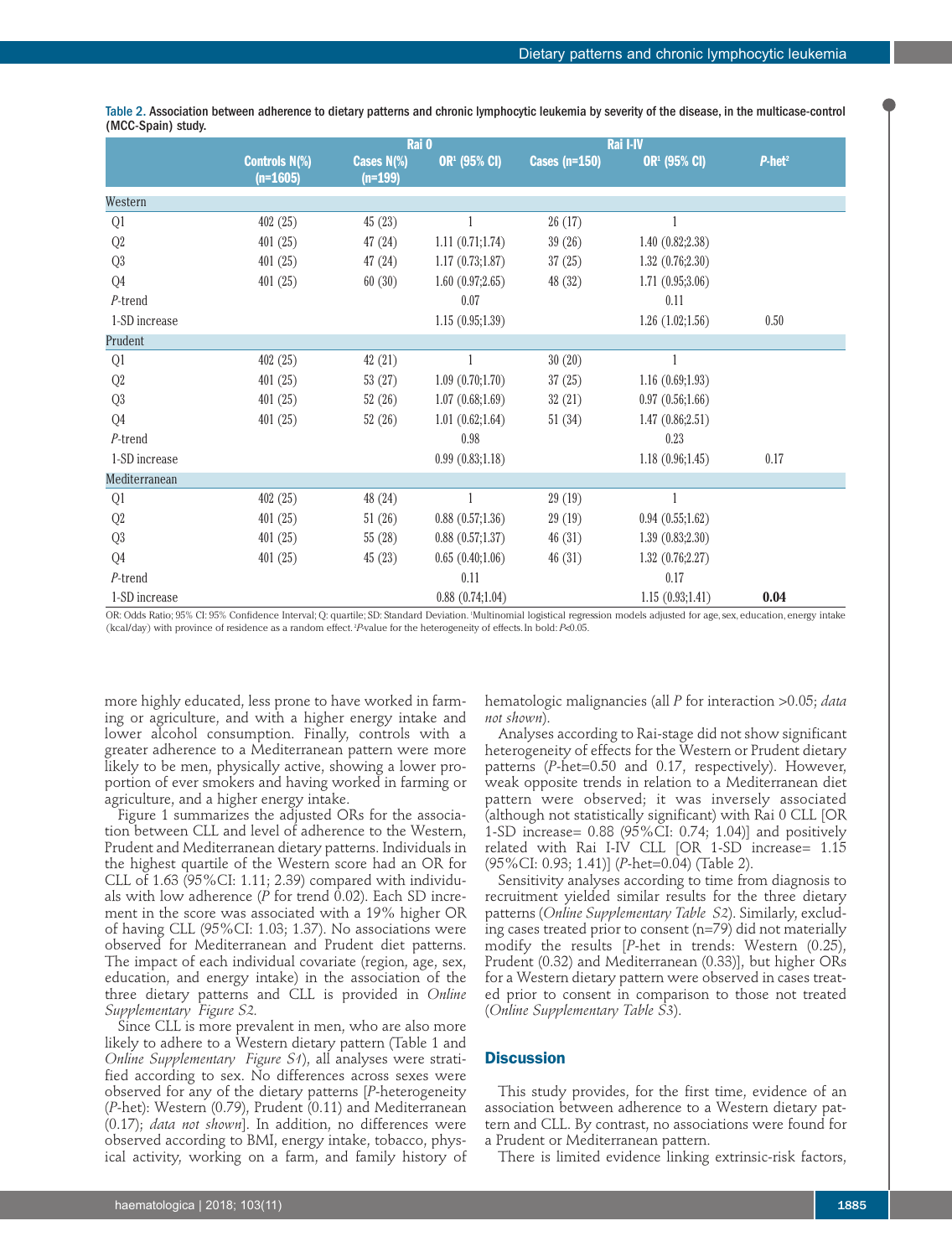and particularly diet, with non-Hodgkin lymphoma (NHL). In the 2007 report by the World Cancer Research Fund/American Institute for Cancer Research (WCRF/AICR),<sup>3</sup> the Panel decided not to make any judgements regarding the causality of associations between specific dietary factors and NHL, but pointed out a suggestive inverse association with vegetables, fruit, and alcoholic beverages, and a positive association with meat, total fat, body fatness, and dairy. Recent meta-analyses further support these associations,  $36,37$  but there is still not sufficient evidence to establish a causal role. Similarly, data on the association of diet and CLL are inconclusive and mainly arise from studies on nutrients or single food items. To our knowledge, 9 prospective studies<sup>4-12</sup> and 13 case-control studies $13-25$  have been published on this topic. With the exception of a few studies that found positive associations with consumption of processed meat and poultry,<sup>4</sup> total carbohydrate<sup>8</sup> or fat (in women)<sup>11</sup> intake, and inverse associations with isoflavones consumption,<sup>10</sup> generally large prospective studies found no associations between a wide range of dietary factors and CLL. By contrast, case-control studies have yielded contradictory results for meat, $^{13,14,16,24,25}$  dairy products, $^{13\cdot 17}$  fish $^{15,18}$  or vegetables and fruit<sup>14,16,19,22,23,25</sup> intake.

Inconsistencies in previous epidemiological nutritional studies in part reflect the difficulty in disentangling the influence of single food items that, when consumed in combination, may be highly correlated and exert synergistic or antagonistic effects on CLL risk. The examination of dietary patterns, which better reflect the complexity of dietary intake, has been used to address such limitations.<sup>26</sup> So far, only a few studies have examined associations of dietary patterns and risk of  $CLL$ ,<sup>25,27,28</sup> reporting inconclusive findings, mainly due to small sample size. Ollberding *et al*. 28 pointed out that a high adherence to a 'Meat, Fat and Sweets' dietary pattern, characterized by a high intake of French fries, red meat, processed meat, pizza, salty snacks, sweets and desserts, was associated with an increased risk of overall NHL (ORQ4 *vs.* Q1=3.6; 95%CI: 1.9, 6.8) in a Nebraska case-control study. This association was maintained when stratifying according to lymphoma subtypes but sub-analyses did not include CLL cases due to sample size (n=25). By contrast, a large prospective cohort in the US did not find associations with 'Fat and Meat' pattern and CLL etiology.<sup>27</sup> However, this pattern did not include sweets and deserts, sweetened beverages, or convenience foods, which may be important contributing factors of these associations. Thus, not only differences in the study design and setting, but also in food groups loaded in these data-driven analyses, should be carefully considered when comparing results. In line with our findings, no associations with overall NHL<sup>25,27,28</sup> or CLL25,27 were detected for a 'healthy' dietary pattern characterized by high intake of fruit and vegetables.

We observed opposite trends in relation to a Mediterranean diet pattern and Rai stages, with stronger adherence among cases with higher disease severity (*P*-het=0.04). We hypothesize that reverse causality could partly explain these results. While Rai 0 patients are usually diagnosed in a routine blood test and present an indolent course, Rai I-IV are more prone to be symptomatic (e.g. night sweat, fatigue, weight loss or fever) and to receive active treatment. Thus, those patients with a more severe disease (and probably more concerned about their illness) would be more prone to shift towards a healthier

Chronic lymphocytic leukemia is the most common leukemia in Western countries while its incidence is much lower in Eastern countries, where it accounts for only 1- 3% of NHL in most series.38 While genetic backgrounds may be responsible for some of the differences in the CLL incidence, some studies have suggested that environmental factors also play an important role. A dramatic increase in CLL incidence in Taiwan in recent years was associated with a strong birth-cohort effect, that corresponded to the Westernization of lifestyle in Taiwan since 1960.<sup>39</sup> In addition, a higher incidence of CLL has been reported among US-born Asians compared to foreign-born Asians, pointing out the influence of environmental factors that change with immigration and acculturation to a Westernized lifestyle.<sup>40</sup> Our results further support the view that adopting a Western diet could partly explain these incidence patterns.

A Western diet has been associated with obesity phenotypes,41 including a higher waist-to-hip ratio, which has in turn been recently linked to higher OR of CLL, particularly in women, in the MCC-Spain study.<sup>42</sup> Despite the fact that CLL cases showed a higher waist-to-hip ratio than controls in our study, waist-to-hip ratio and BMI were not included as covariates in the final multiple-adjusted model since they did not change risk estimates. Hence, an independent effect of the Western dietary pattern may be contributing to CLL lymphomagenesis, which seems plausible from a mechanistic point of view. On one hand, it has been well-established that dietary changes, and particularly switching from a low-fat, plant polysaccharide-rich diet to a high-fat, high-sugar Western diet, can induce alterations in microbiota composition.<sup>43</sup> Beyond its role in the biosynthesis of key components (e.g. vitamins, essential amino acids or short chain fatty acid byproducts), several studies using germ-free mice suggest that microbiota also plays a fundamental role on the induction, training, and function of the host immune system.<sup>44</sup> Exposure to a Western diet may have selected for a microbiota that lack the resilience and diversity required to establish balanced immune responses, and this phenomenon is proposed to account for some of the dramatic rise in autoimmune and chronic inflammatory disorders found in high-income countries. On the other hand, a diet high in fat, refined grains, red and processed meats, and sweets has been largely associated with higher levels of inflammatory markers45 and with inflammation-related chronic diseases.46 In particular in CLL, the strong production of inflammatory cytokines and chemokines accompanied by activation of intra-cellular pro-inflammatory pathways, and the presence of somatic mutations that activate proinflammatory signaling pathways, suggest that chronic inflammation plays a pathophysiological role in this disease.47 Thus, an inflammation-related mechanism may in part underlie the observed associations with CLL, although no research on the inflammatory potential of diet and CLL risk has yet been conducted.

The dietary patterns used in this study were identified using the control population of a multicentric case-control study on female breast cancer in Spain.<sup>30</sup> By contrast, the MCC-Spain study included male participants, who may have different dietary habits. However, this difference does not preclude the application of the original scoring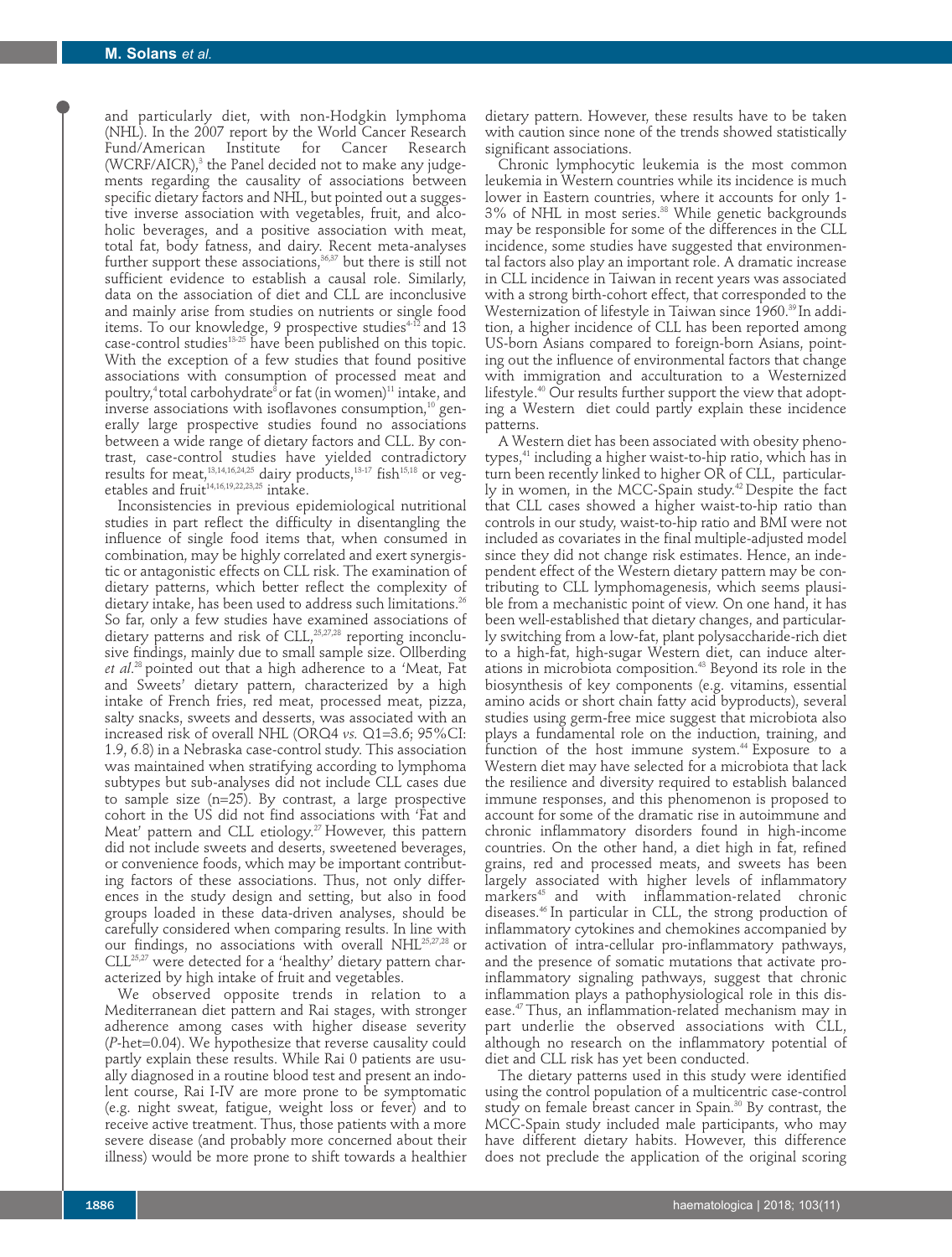system over the current sample. Scores of adherence to dietary patterns can be calculated following the exact same rules over different populations, resulting in different levels of adherence while still being valid, as has been recently proved.<sup>35</sup> As a matter of fact, the current dietary patterns had previously been constructed in the MCCstudy and a Western dietary pattern was positively associated with gastric,<sup>48</sup> breast<sup>49</sup> and colorectal<sup>50</sup> cancers.

One of the main limitations is the study design since case-control studies are prone to selection and recall biases. Measurement errors in the estimation of food intake due to the use of self-reported FFQ are also of some concern. However, the FFQ was validated in the Spanish population and included regional products.<sup>32</sup> Moreover, some questions about general dietary habits were included in the questionnaire and were used to adjust the responses to the FFQ following the methodology described in Calvert *et al*. 33 The inclusion of prevalent cases might be another cause for concern since patients who survived might have a very different etiology than those who died soon after diagnosis. In addition, diet can be influenced by many external factors and patients who survive longer might have substantially modified their diet. However, results of the sensitivity analysis suggested that the use of prevalent cases might not have introduced selective survival bias or reverse causation. We may have been limited by the small sample size and lack of statistical power to detect significant associations when evaluating certain subgroups. Finally, although we adjusted for a range of potential confounders, residual confounding factors cannot be totally ruled out.

The strengths of the study include the substantial sample size of CLL cases, with specific information on clinical presentation. We were able to collect detailed information on demographics and disease stage, and statistically adjust for a number of potential confounding factors. This allowed the evaluation of potential interactions of diet with numerous covariates and the exploration of the associations by stage. Finally, the multi-centric nature of the study, including both rural and urban areas, provided a wide geographic variability of dietary intake data.

In conclusion, in this Spanish population-based casecontrol study, greater adherence to a Western dietary pattern was associated with CLL. These novel results suggest that a proportion of CLL cases could be prevented by modifying dietary patterns. Further research, especially with a prospective design, is warranted to confirm these findings.

#### *Acknowledgments*

*The authors would like to thank all the subjects who participated in the study and all CLL MCC-Spain collaborators (the list can be found the Online Supplementary Appendix, List S1).* 

#### *Funding*

*Predoctoral contract to MS (CIBERESP), Spanish Ministry of Economy and Competitiveness Juan de la Cierva de Incorporación grant IJCI-2014-20900. Spanish Ministry of Economy and Competitiveness - Carlos III Institute of Health cofunded by FEDER funds/European Regional Develpment Fund (ERDF) - a way to build Europe [(grants PI17/01280, PI11/01810, PI14/01219, PI11/02213, PI09/1662, PI15/00966, RCESP C03/09, RTICESP C03/10, RTIC RD06/0020/0095, RD12/0036/0056, Rio Hortega CM13/00232, SV-09-CLINIC-1 and Centro de Investigación Biomédica en Red: Epidemiología y Salud Pública (CIBERE-SP))] and the Agència de Gestió d'Ajuts Universitaris i de Recerca AGAUR (2017SGR1085, 2014SGR756). The ICGC CLL-Genome Project was funded by Spanish Ministerio de Economía y Competitividad (MINECO) through the Instituto de Salud Carlos III (ISCIII), PMP15/00007 and Centro de Investigación Biomédica en Red: Oncología (CIBERONC). ISGlobal is a member of the CERCA Programme, Generalitat de Catalunya.*

# **References**

- 1. Sant M, Allemani C, Tereanu C, et al. Incidence of hematologic malignancies in Europe by morphologic subtype: results of<br>the HAEMACARE project. Blood. the HAEMACARE project. Blood. 2010;116(19):3724-3734.
- 2. Slager SL, Benavente Y, Blair A, et al. Medical History, Lifestyle, Family History, and Occupational Risk Factors for Chronic Leukemia/Small Lymphocytic Lymphoma: The InterLymph Non-Hodgkin Project. JNCI Monogr. 2014; 2014(48):41- 51.
- 3. WCRF. World Cancer Research Fund. Food, Nutrition, Physical Activity, and the Prevention of Cancer: a Global Perspective. 2nd ed. Washington, USA: American Institute for Cancer Research, 2007.
- 4. Rohrmann S, Linseisen J, Jakobsen MU, et al. Consumption of meat and dairy and lymphoma risk in the European Prospective Investigation into Cancer and Nutrition. Int Cancer. 2011;128(3):623-634.
- 5. Daniel CR, Sinha R, Park Y, et al. Meat

Intake Is Not Associated with Risk of Non-Hodgkin Lymphoma in a Large Prospective Cohort of U.S. Men and Women. J Nutr. 2012;142(6):1074-1080.

- 6. Tsai H-T, Cross AJ, Graubard BI, Oken M, Schatzkin A, Caporaso NE. Dietary factors and risk of chronic lymphocytic leukemia and small lymphocytic lymphoma: a pooled analysis of two prospective studies. Cancer Epidemiol Biomarkers Prev. 2010;19(10):2680-2684.
- 7. McCullough ML, Teras LR, Shah R, Diver WR, Gaudet MM, Gapstur SM. Artificially and sugar-sweetened carbonated beverage consumption is not associated with risk of lymphoid neoplasms in older men and women. J Nutr. 2014;144(12):2041-2049.
- 8. Ross JA, Kasum CM, Davies SM, Jacobs DR, Folsom AR, Potter JD. Diet and risk of leukemia in the Iowa Women's Health Study. Cancer Epidemiol Biomarkers Prev. 2002;11(8):777-781.
- 9. Erber E, Maskarinec G, Lim U, Kolonel LN. Dietary vitamin D and risk of non-Hodgkin lymphoma: the multiethnic cohort. Br J Nutr. 2010;103(4):581-584.
- 10. Chang ET, Canchola AJ, Clarke CA, et al.

Dietary phytocompounds and risk of lymphoid malignancies in the California Teachers Study cohort. Cancer Causes Control. 2011;22(2):237-249.

- 11. Bertrand KA, Giovannucci E, Rosner BA, Zhang SM, Laden F, Birmann BM. Dietary fat intake and risk of non-Hodgkin lymphoma in 2 large prospective cohorts. Am J Clin Nutr. 2017;106(2):650-656.
- 12. Kabat GC, Kim MY, Wactawski-Wende J, Shikany JM, Vitolins MZ, Rohan TE. Intake of antioxidant nutrients and risk of non-Hodgkin's Lymphoma in the Women's Health Initiative. Nutr Cancer. 2012; 64(2):245-254.
- 13. Charbonneau B, O'Connor HM, Wang AH, et al. Trans fatty acid intake is associated with increased risk and n3 fatty acid intake with reduced risk of non-hodgkin lymphoma. J Nutr. 2013;143(5):672-681.
- 14. Chang ET, Smedby KE, Zhang SM, et al. Dietary factors and risk of non-hodgkin lymphoma in men and women. Cancer Epidemiol Biomarkers Prev. 2005; 14(2):512-520.
- 15. Chang ET, Balter KM, Torrang A, et al. Nutrient intake and risk of non-Hodgkin's